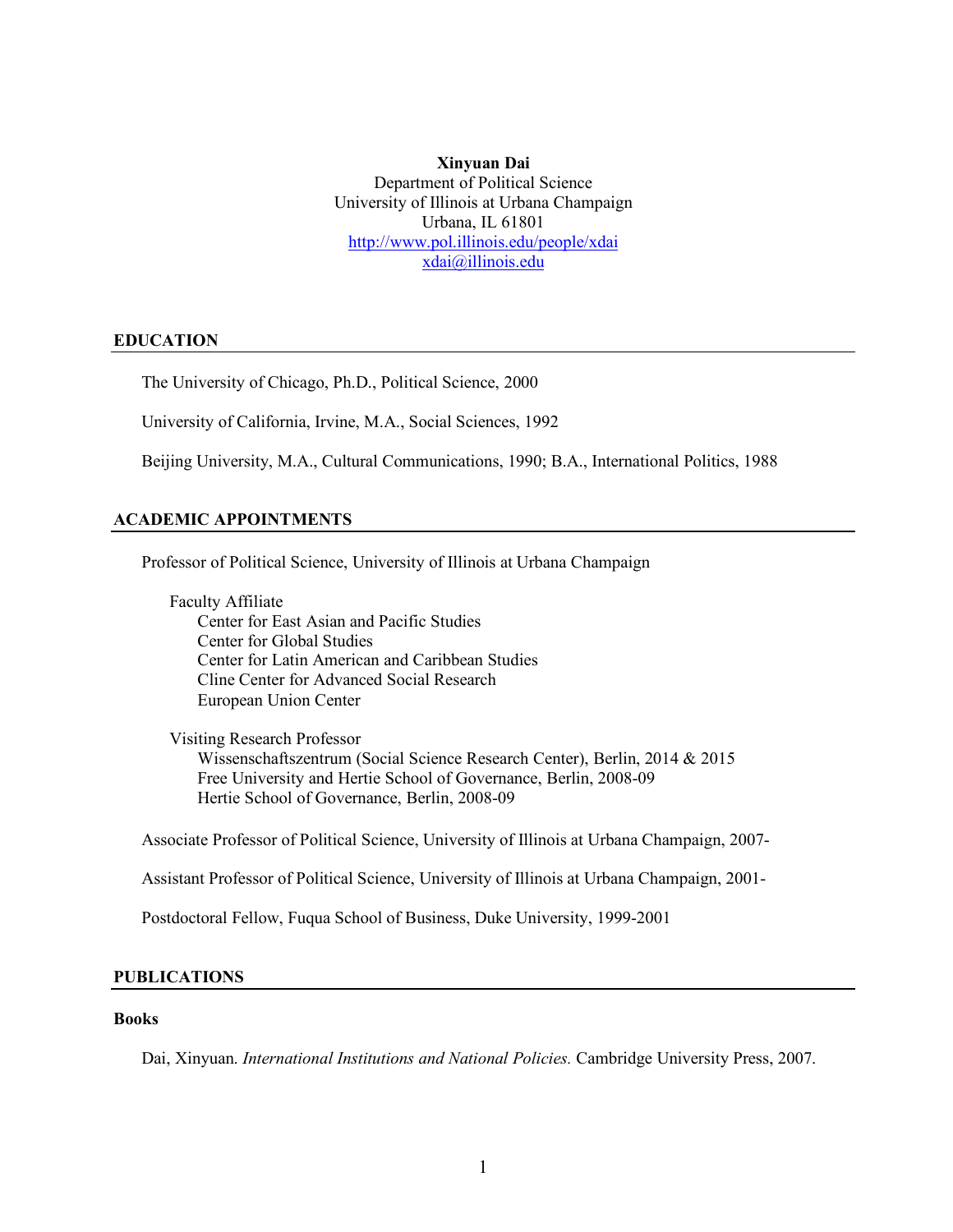#### **Refereed Articles and Chapters**

- Dai, Xinyuan. "Challenges to the International Institutional Order." *Chinese Journal of International Politics,* in press.
- Dai, Xinyuan, Duncan Snidal and Michael Sampson. "International Cooperation Theory and International Institutions." *The International Studies Compendium*, Online Publication 2017. DOI: 10.1093/acrefore/9780190846626.013.93.
- Dai, Xinyuan and Jason Renn. "China and International Institutional Order: The Limits of Integration." *Journal of Chinese Political Science,* 21 (2), 177-197, 2016.

Selected in Springer's "180 Articles to Change the World from 2016" from diverse fields including Sciences and Social Sciences.

- Dai, Xinyuan. "Who Defines the Rules of the Game in East Asia? The Trans-Pacific Partnership and the Strategic Use of International Institutions." *International Relations of the Asia Pacific,* 15 (1), 1-25, 2015.
- Dai, Xinyuan. "The Conditional Effects of International Human Rights Institutions." *Human Rights Quarterly*, 36 (3), 569-589, 2014.
- Dai, Xinyuan. "Orchestrating Transparency: The Optimal Adaptation of International Organizations." In Kenneth Abbott, Philipp Genschel, Duncan Snidal and Bernhard Zangl, eds., *International Organizations as Orchestrators,* Cambridge University Press, 139-165, 2014.
- Dai, Xinyuan. "The Compliance Gap and the Efficacy of International Human Rights Institutions." In Thomas Risse, Stephen Ropp, and Kathryn Sikkink, eds., *The Persistent Power of Human Rights: From Commitment to Compliance*, Cambridge University Press, 85-102, 2013.
- Dai, Xinyuan and Gina Martinez. "How Do International Institutions Influence the EU? Advances and Challenges." In Knud Erik Jørgensen and Oriol Costa, eds., *The Influence of International Institutions on the European Union,* Palgrave Macmillan Press, 207-227, 2012.
- Dai, Xinyuan. "Global Regime and National Change." *Climate Policy*, 10 (6), 622-637, 2010.
- Dai, Xinyuan and Duncan Snidal. "International Cooperation Theory." *The International Studies Encyclopedia*, Volume VI, 4001-4020, 2010.
- Dai, Xinyuan. "Effectiveness of International Environmental Institutions." *Global Environmental Politics,* 8 (3), 156-160, 2008.
- Dai, Xinyuan. "The Conditional Nature of Democratic Compliance." *Journal of Conflict Resolution,* 50 (5), 690-713, 2006.
- Dai, Xinyuan. "Dyadic Myth and Monadic Advantage: Conceptualizing the Effect of Democratic Constraints on Trade." *Journal of Theoretical Politics,* 18 (3), 267-296, 2006.
- Dai, Xinyuan. "Why Comply? The Domestic Constituency Mechanism." *International Organization,* 59 (2), 363-398, 2005.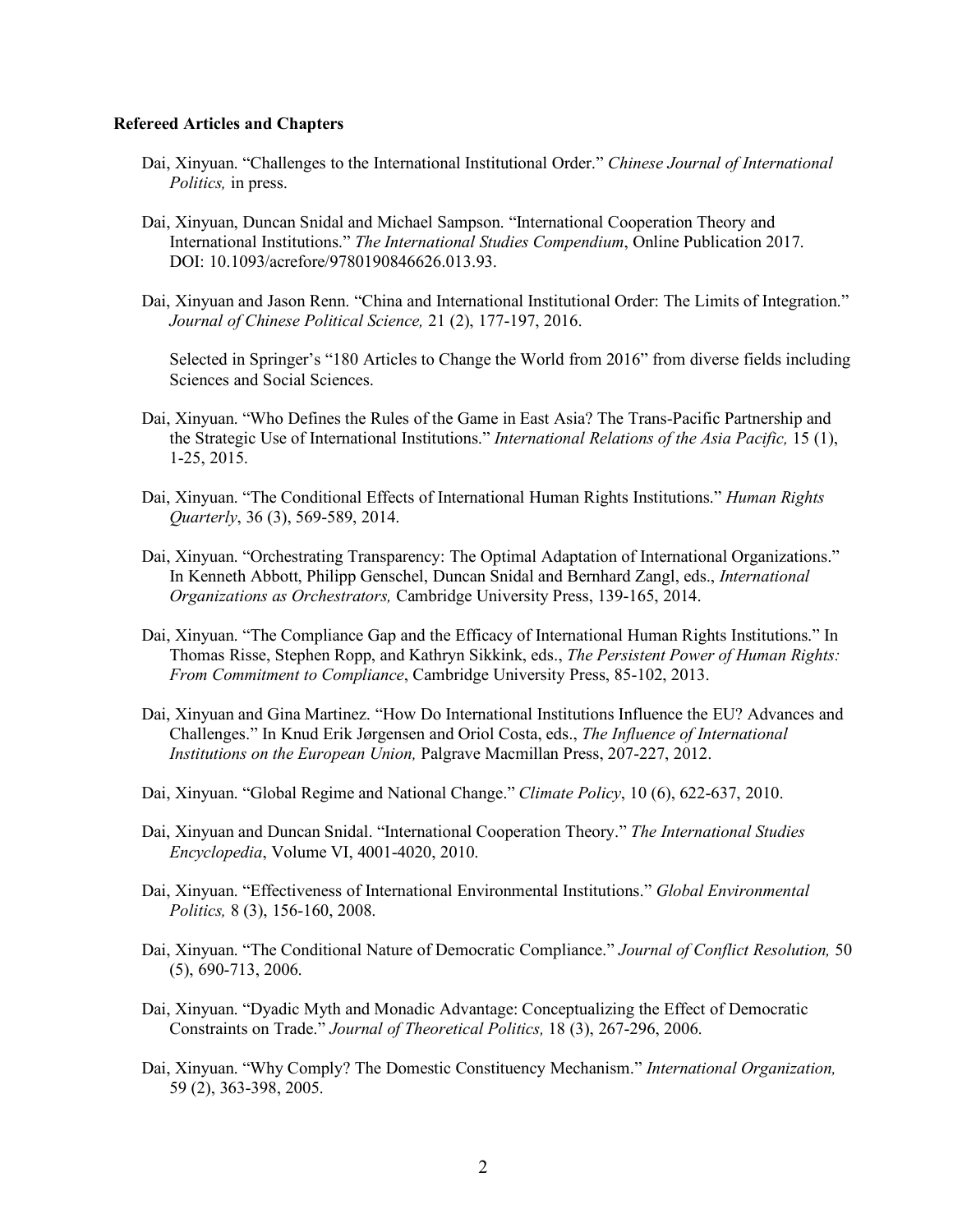- Dai, Xinyuan. "Information Systems of Treaty Regimes." *World Politics,* 54 (4), 405-436, 2002.
- Dai, Xinyuan. "Political Regimes and International Trade: The Democratic Difference Revisited." *American Political Science Review,* 96 (1), 159-165, 2002.
- Ruan, Danching, Linton Freeman, Xinyuan Dai, Yunkang Pan, and Wenhong Zhang. "On the Changing Structure of Social Networks in Urban China." *Social Networks,* 19 (1), 75-89, 1997.

### **Other Publications**

- Dai, Xinyuan. "Regionalism in East Asia." *Proceedings of the Fifth International Forum on Northeast Asia Regional Cooperation and Development*, 248-254, 2012.
- Dai, Xinyuan. Review of *Crafting Cooperation: Regional International Institutions in Comparative Perspectives*, edited by Amitav Acharya and Alastair Iain Johnston. *Perspectives on Politics,* 7 (1), 217-218, 2009.
- Ruan, Danching, Xinyuan Dai, Yunkang Pan, Wenhong Zhang, and Linton Freeman. "Suppose You Gave a Survey and Everyone Came," with D. Ruan, W. Zhang, Y. Pan, & L. Freeman. *Cultural Anthropology Methods,* 6 (3), 12, 1994.

### **RESEARCH AWARDS, FELLOWSHIPS, AND GRANTS**

Research Grant, European Union Center, University of Illinois, 2019, 2020. Arnold O. Beckman Award, Campus Research Board, University of Illinois, 2017-18. Research Award, Center for Advanced Study, University of Illinois, 2016-17. David F. Linowes Fellow, Cline Center for Advanced Social Research, University of Illinois, 2015-16. International Research Grant, Office of International Programs, University of Illinois, 2015. Fellowship in a Second Discipline, College of Arts and Sciences, University of Illinois, 2014-15. Campus Research Board Award, University of Illinois, 2014-15. Special Research Fellowship, Alexander von Humboldt Foundation, Germany, 2008-09. Campus Research Board Award, University of Illinois, 2005-06. Campus Research Board Award, University of Illinois, 2004. Post-doctoral Fellowship, Fuqua School of Business, Duke University, 1999-2001. Peace Scholarship, United States Institute of Peace, 1997-98. Dissertation Fellowship, MacArthur Foundation / Social Science Research Council, 1996-97. University Fellowship, The University of Chicago, 1992-96.

# **TEACHING GRANTS AND RECOGNITIONS**

Center for Global Studies Course Development Grant, University of Illinois, 2014-17. European Union Center Course Development Grant, University of Illinois, 2016. Teachers Rated as Excellent by their Students, 2006, 2007, 2008, 2012, 2013, 2015, 2018, 2019. Instructors Rated as outstanding (top 10%), 2008, 2015, 2018, 2019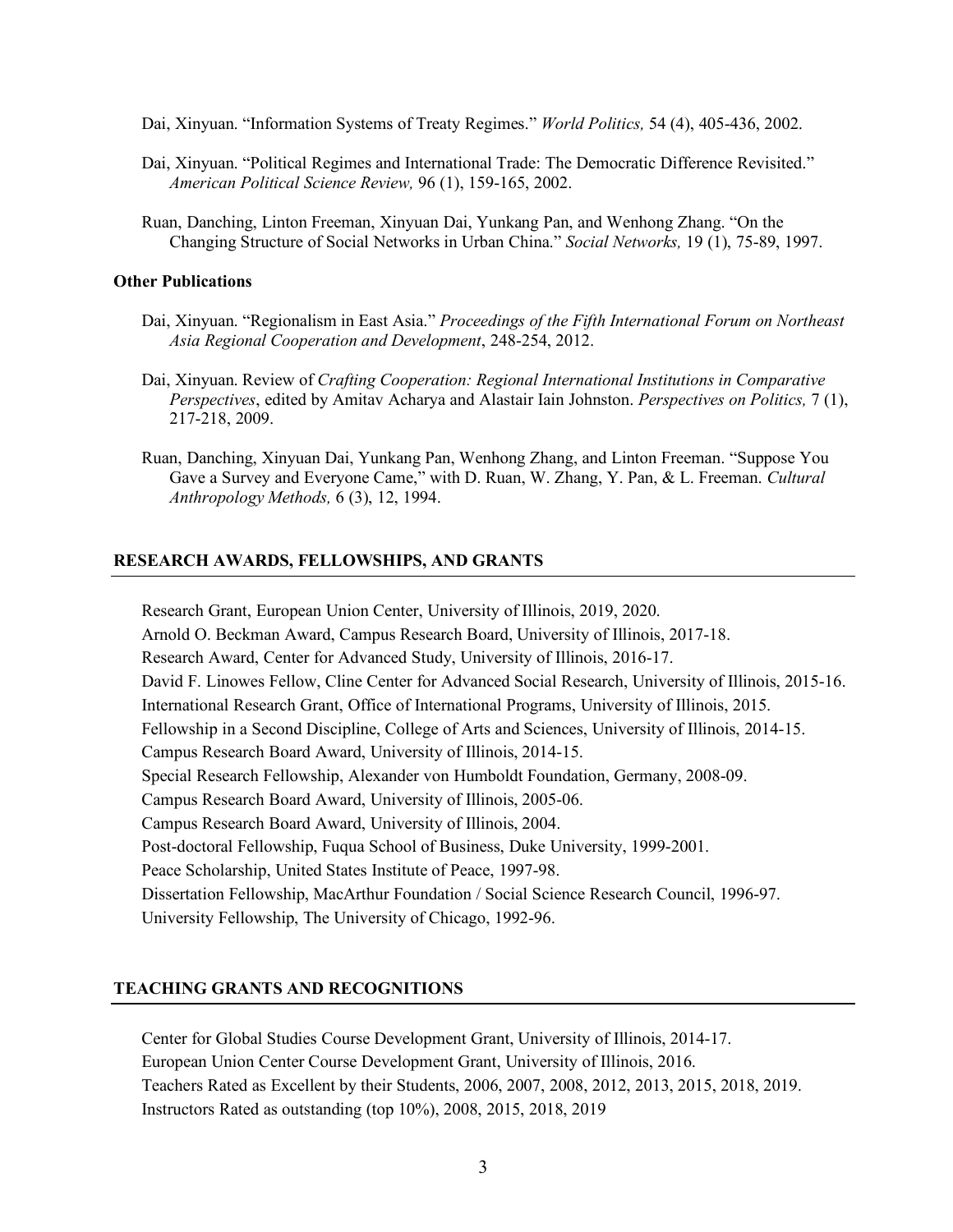# **PROFESSIONAL ACTIVITIES AND SERVICE**

# **Editorial Board**

*American Political Science Review*, 2016-present. *International Studies Review*, 2015-present.

# **Co-Editor**

*International Interaction*, 2009-2014.

# **Advisory Boards and Research Grant Panels**

*National Science Foundation*, panels on dissertation research grants*,* 2010-12.

# **Professional Association Committees / Program Coordinator**

International Studies Association, Diversity Committee, 2011-14.

Senior scholar mentor, Journeys in World Politics, U. of Iowa and National Science Foundation, 2009. Section Chair, Int'l Cooperation & Organization, Midwest Political Science Association, 2007-08. Section Chair, International Law, Midwest Political Science Association, 2006-07.

# **UNIVERSITY SERVICE**

# **Department of Political Science**

Advisory Committee (elected), 2007-08, 2009-10, 2010-11, 2012-13, 2013-14, 2015-16, 2017-18, 2018-19, 2020-21. International Relations Area Chair, 2009-10, 2012-13, 2015-16, 2017-18, 2018-19, 2020-21. Graduate Admissions and Affairs Committee, 2003-04, 2006-07, 2009-10, 2011-12, 2015-16, 2019-20. Search Committee for International Relations Faculty, 2002-03, 2011-12, 2012-13, 2013-14, 2018-19. Search Committee for International Relations Teaching Instructor, 2011-12, 2013-14, 2017-18. Search Committee for Comparative Politics Faculty, 2007-08. Faculty Advisor to Model United Nations Club, 2013-14. Alumni Affairs Committee, 2007-08, 2013-14. Award Committee, 2012-13. Capricious Grading & Academic Integrity Appeals Committee (elected), 2010-11, 2011-12. Faculty Grievance Committee (elected), 2009-10, 2010-11. Search Committee for the Assistant to the Department Head, 2011. Prize Committee for Senior Theses, 2011.